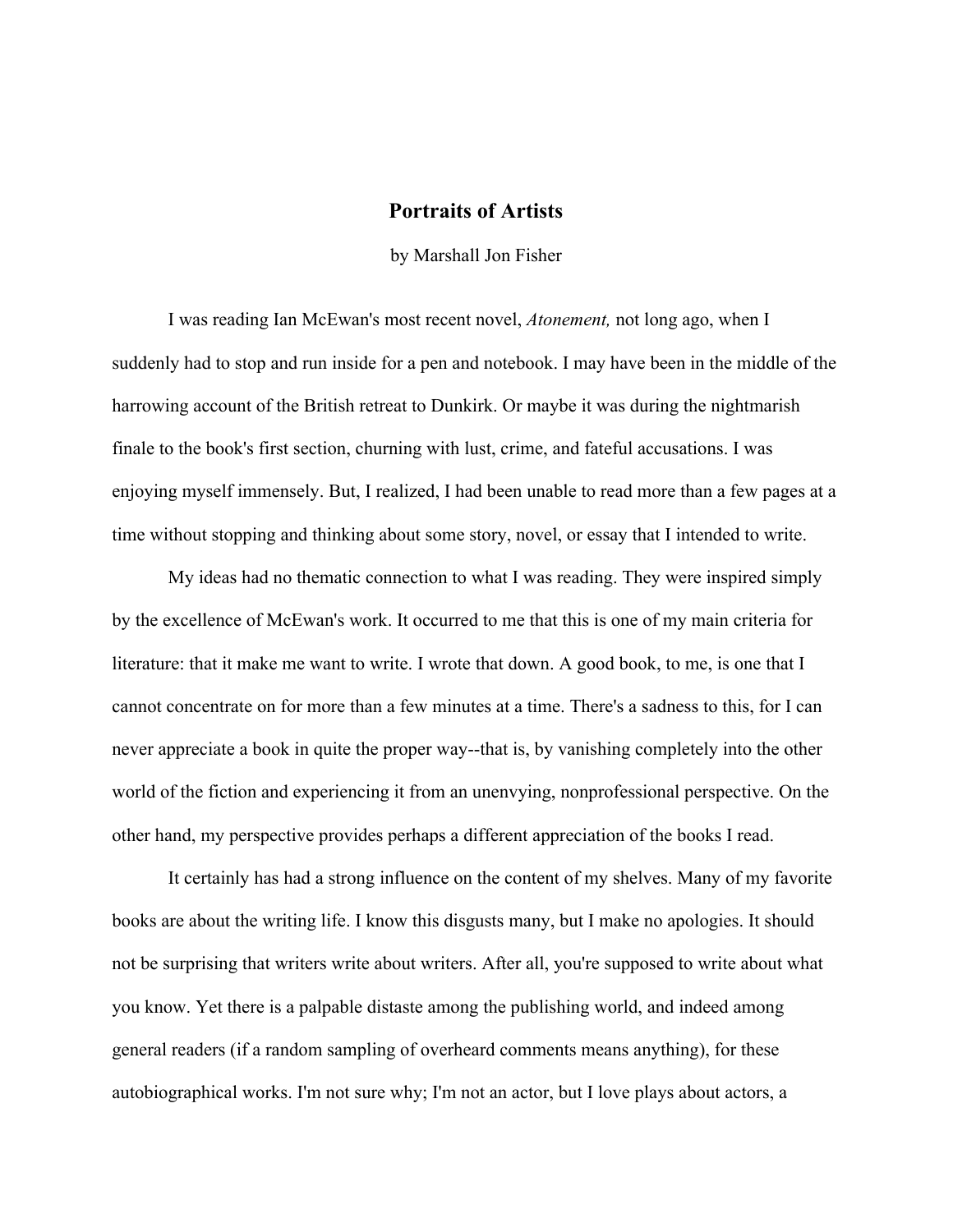related genre I've heard disparaged by theatergoers old and young, passionate and blasé.

One of the most prominent spots in my library is that occupied by Nicholson Baker's book-length essay, *U and I*. I consider this one of the best contemporary books, and I know several people who agree. They all, however, happen to be writers, or at least people with an interest in being writers.

Beginning with his revelation that "the act of beginning to write in the morning never loses it pleasure," Baker uses his fascination with John Updike as a lens through which to project the concerns, fears, and vanities of the young writer. He does it with a unique combination of humility and arrogance, and above all with humor. I laughed aloud reading for the fifth or sixth time his description of being "cut dead" by Miss Manners at an *Atlantic Monthly* party: "She, understandably revolted by our foolish beaming pleading miserable faces,...apparently felt that it was her duty as a syndicated upholder of social norms not to talk to us or nod kindly at us or even to look at us until we could demonstrate that we were comfortable and capable in this sort of expensive literary ceremony."

Many great novels are also about writers. The modernist age spawned a number of them, including Thomas Wolfe's *You Can't Go Home Again*, in which young novelist George Webber faces the hazards of his occupation:

> Randy then made the blunder which laymen so often innocently make when they talk to writers. "What's it about," he said. He was rewarded with an evil scowl. George did not answer.

Working around the same time as Wolfe, in 1930s Berlin, the young Nabokov was creating his own tour de force about the writing life. *The Gift*, which first appeared in installments in a Parisian Russian-émigré periodical, was not published as a complete novel until 1952 and not in English until 1963. But it is one of Nabokov's four or five masterpieces, and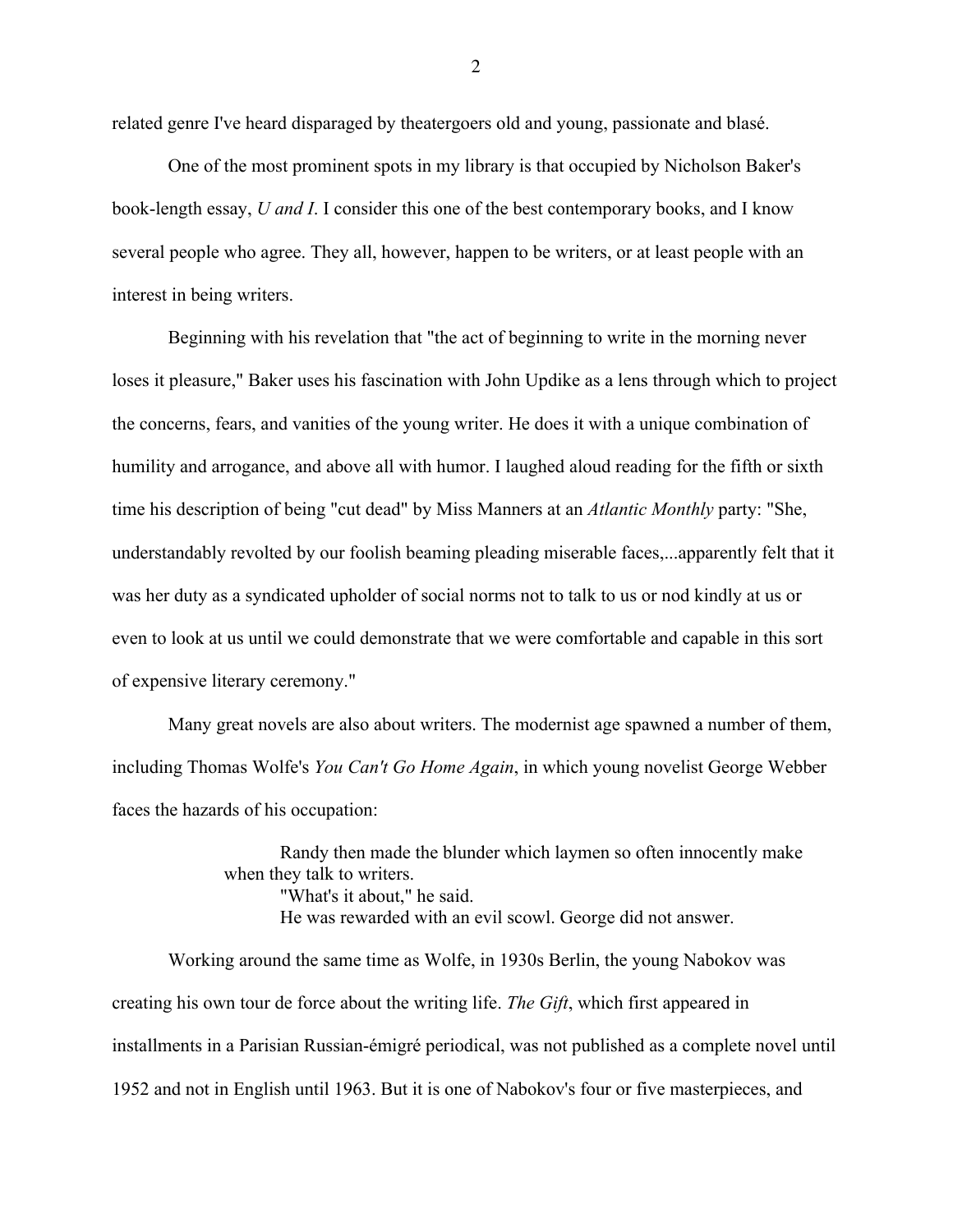certainly a gem of this genre. Fyodor Godunov-Cherdyntsev is a young Russian in 1920s Berlin, writing and publishing his first poems and dreaming of great books to follow. He bounces around the émigré poetry scene, woos and wins alluring literary acolyte Zina Mertz, and "for firing practice" writes a biography of an 1860s Russian socialist, which is accepted by a small press:

...[after signing the contract] he emerged onto the street like a ballerina flying out onto the fluorescent stage. The drizzle seemed a dazzling dew, happiness stood in his throat, rainbow nimbi trembled around the streetlamps, and the book he had written talked to him at the top of its voice, accompanying him the whole time like a torrent on the other side of a wall. He headed for the office where Zina worked; opposite that black building, with benevolent-looking windows inclined toward him, he found the pub where they were to meet.

"Well, what news?" she asked, entering quickly.

"No, he won't take it," said Fyodor watching, with delighted attention, her face cloud as he toyed with his power over it and anticipated the exquisite light he was about to summon.

At the end of the book, he conceives his first novel, which apparently will very much

resemble *The Gift* itself. But, he tells Zina,

.... In any case I'll do something else first--I want to translate something in my own manner from an old French sage--in order to reach a final dictatorship over words, because in my [recent work] they are still trying to vote.

Sixty years later, *Atonement* is the most recent great portrait of a writer. One of the main

characters, Briony, is an imaginative girl in the first section, an aspiring novelist in the middle,

and an elderly successful one in the last part. The meat of the novel, in fact, turns out to be her

fictional account of the past and her way of dealing with her own baneful role in it.

A slighter example is Milan Kundera's 1996 novel, *Slowness.* It's not the somewhat facetious seduction plot or the retelling of an eighteenth-century novella that make me regard *Slowness* with affection, but rather the brief interlude in which the narrator reveals himself to be Kundera (or at least a Franco-Czech writer with the nickname Milanku). His wife awakens from a troubling dream consisting of an outtake from the very novel we are reading, and Milanku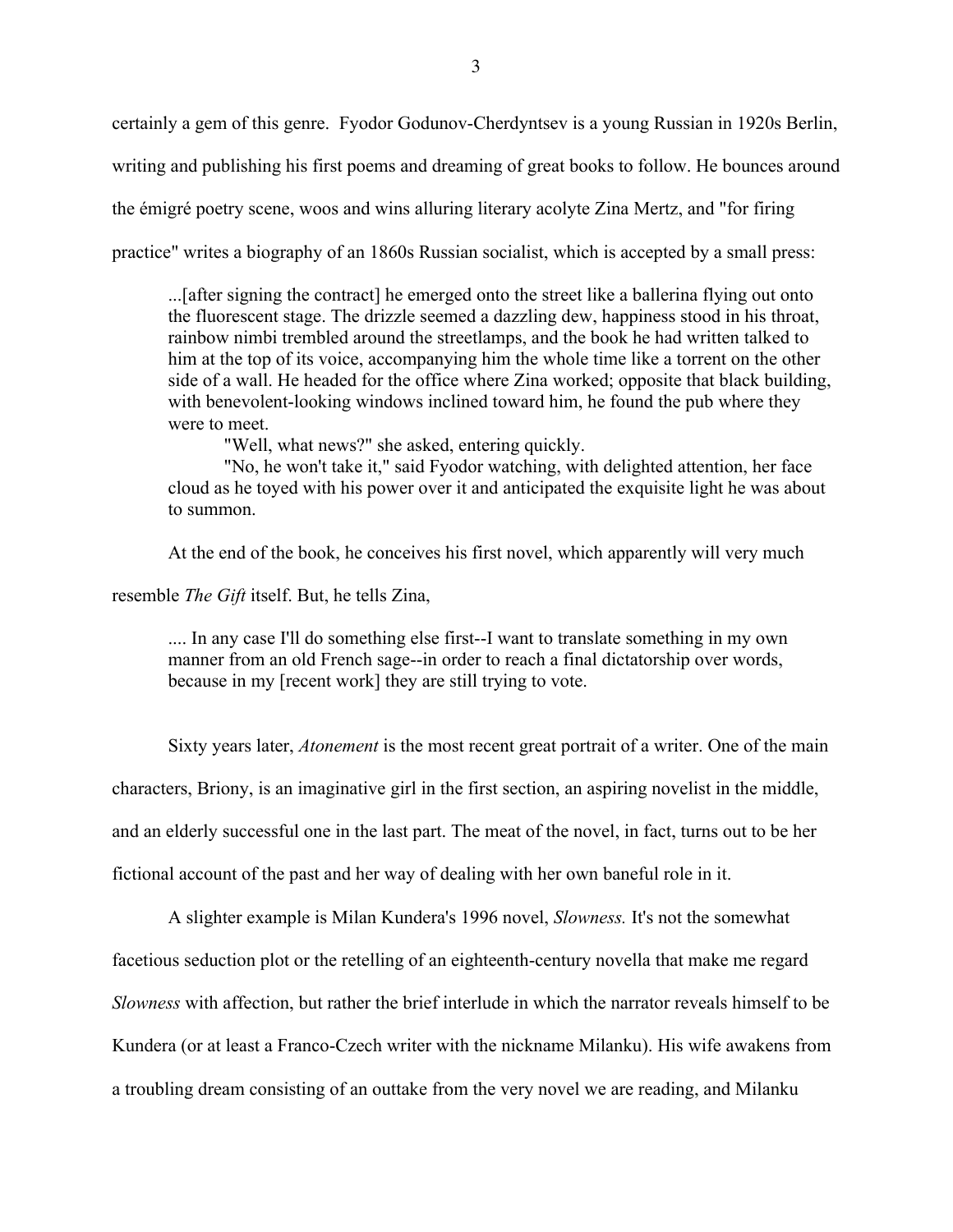apologizes, "you're the victim of my crazy imagination...As if your dreams are a wastebasket where I toss pages that are too stupid."

One of the best from this solipsistic genre is a book dedicated to Kundera: *The Ghost Writer*, my favorite Philip Roth novel. This first volume of the Zuckerman tetralogy is the cleanest, the most innocent, and yet also the most wise. The young Nathan Zuckerman, "writing and publishing [his] first short stories, and like many a hero before [him], already contemplating [his] own massive Bildungsroman," visits his idol, an older writer of fiction with Jewish themes. E.I. Lonoff, something of a cross between I.B. Singer and J.D. Salinger, lives in relative seclusion deep in the Berkshires with his wife and a female former student whom he has more or less adopted. Over the course of one night and 180 of the tightest and crispest of pages, Zuckerman learns something from his hero about finding inspiration in the quotidian. He also (on Lonoff's own writing paper) transforms the young woman into Anne Frank and then imagines her as his wife, an unassailable defense against his critics' charges of anti-Semitism.

Lonoff may also have been modeled on Bernard Malamud, arguably the greatest Jewish-American writer. In 1971, eight years before *The Ghost Write*r came out, Malamud published his own perfectly executed short novel, *The Tenants.* It's the story of two writers, one black and one Jewish, each struggling to finish his own novel as the decrepit tenement they refuse to vacate crumbles around them. I avoid taking this one off the shelf, for I have rarely been able to read the first page without sitting down and rereading the entire book.

Another novel of dueling novelists, of less lasting importance but engaging in its own right, is Martin Amis's *The Information*. Richard Tully is a serious writer whose two published novels are brilliantly opaque and apparently immune to the phenomenon of retail: "nobody understood, or even finished [them]." Gwyn Barry, on the other hand, Richard's old friend from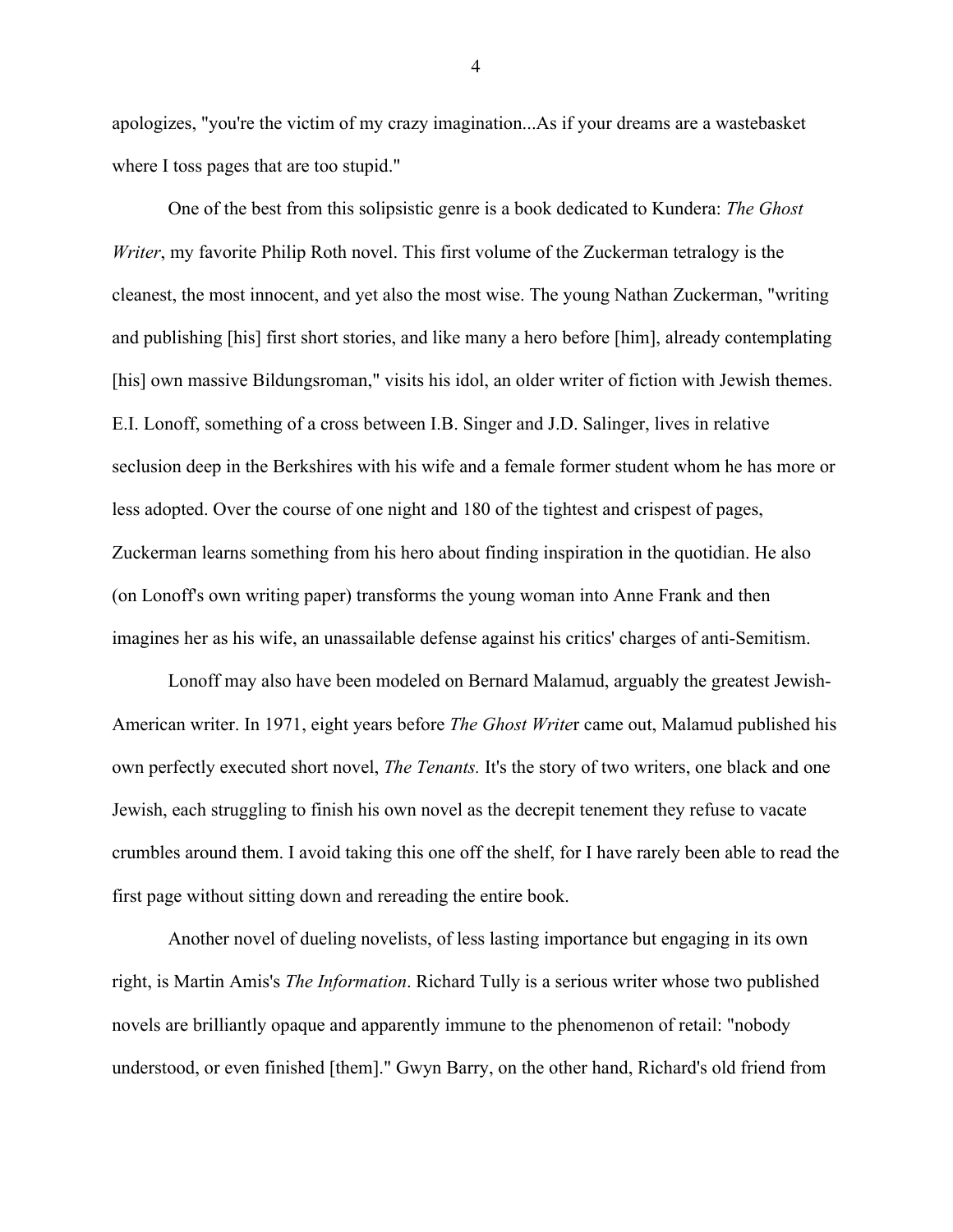Oxford, has become a foppish bestseller fatuously enamored of the financial and sexual rewards of celebrity. The rivals battle to the (very) bitter end at tennis, snooker, romance, and of course literature. The section in which Richard tails Gwyn to America to write a magazine article about him is a hilarious commentary on today's Hollywoodish celebrity book tours.

No one would have sympathized more with Richard's disgust than Frederick Exley. In his 1968 autobiographical novel, *A Fan's Notes,* he erupts in despair at his own failed literary ambitions and his inability to fit in with the expectations of society. It's a story of alcoholism and manic depression and psychiatric hospitals (and insulin shock therapy) as well as of literary dreams, and it remains one of the funniest and most moving portraits of failure ever written.

Perhaps the greatest tribute to failure is Henry Miller's *Tropic of Cancer*. There are two striking differences, though, between it and *A Fan's Notes*: the reader is well aware that Miller will go on to become one of the most celebrated authors of his time; and the autobiographical narrator, though forty years old and never published, is absolutely delighted with his fate. "I have no money, no resources, no hopes. I am the happiest man alive. A year ago, six months ago, I thought that I was an artist. I no longer think about it, I *am.*" We could say with similar paradox: *Tropic of Cancer* is vulgar and formless, and its protagonist is irresponsible and vile; it's one of our greatest novels. Unrivalled for pure artistic passion, it strips away the mitigating influences of family, security, and income and lays bare the essence of' Miller's existence: to live is to write.

Sometimes a great book will offer inspiration and discouragement at the same time. *The New Yorker's* eulogies a few years ago to their longtime writer Joseph Mitchell led me to pick up a copy of his collected works, *Up in the Old Hotel.* The endpiece, "Joe Gould's Secret," (once a book in its own right), is a wonderful profile of a 1911 Harvard graduate who lived as a street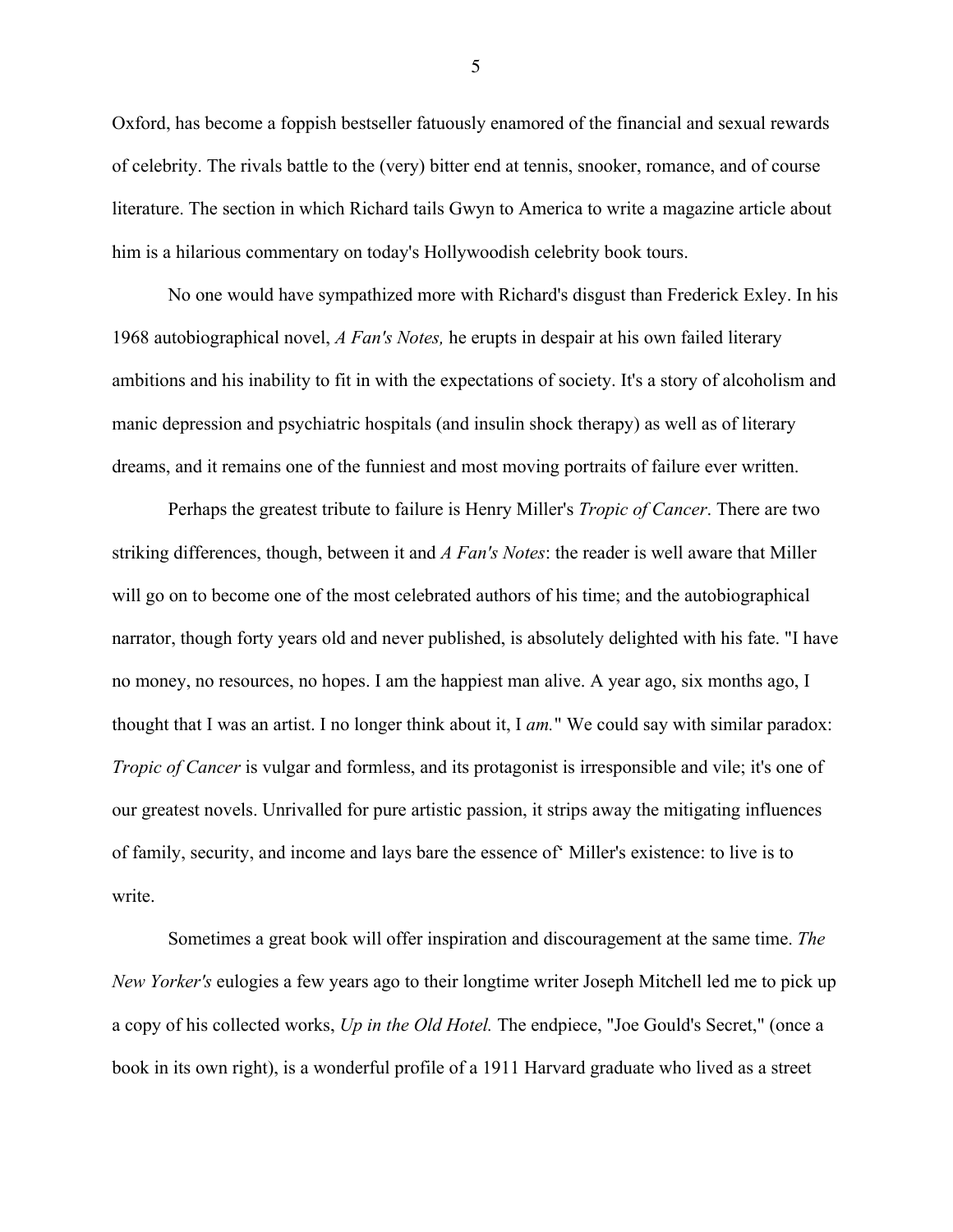person for forty years, obsessed with writing an impossibly long and comprehensive opus, an "Oral History of Our Time." Late in the piece, Mitchell has cause to look back to when he was twenty-four and, "under the spell of Joyce," dreaming of his own great novel: "But the truth is, I never actually wrote a word of it."

Considering then both Gould and himself, he thinks "of the cataracts of books, the Niagaras of books, the rushing rivers of books, the oceans of books, the tons and truckloads and trainloads of books that were pouring off the presses of the world at that moment, only a very few of which would be worth picking up and looking at, let alone reading.... I began to feel that it was admirable [not to write books]. One less book to clutter up the world, one less book to take up space and catch dust and go unread from bookstores to homes to second-hand bookstores...."

It was almost enough to erode the inspiration gleaned from reading Mitchell--from the purity of his own writing, from the example of his writing life. For an antidote, I went back to the young Mitchell's hero and the greatest of all novels about writers, Joyce's *A Portrait of the Artist as a Young Man*. Stephen Dedalus moves through his Dublin childhood like a wounded seagull through a thick Sandymount fog, struggling desperately against the reins of Catholicism and Irish society. Finally, he finds his salvation in art: "His soul had arisen from the grave of boyhood, spurning her graveclothes. Yes! Yes! Yes! He would create proudly out of the freedom and power of his soul, as the great artificer whose name he bore, a living thing, new and soaring and beautiful, impalpable, imperishable." And at novel's end: "Welcome, O life! I go to encounter for the millionth time the reality of experience and to forge in the smithy of my soul the uncreated conscience of my race."

You might think that one would need the ego of Joyce to imagine forging the conscience of one's race with words. But under the spell of the master's prose, anything seems possible. And